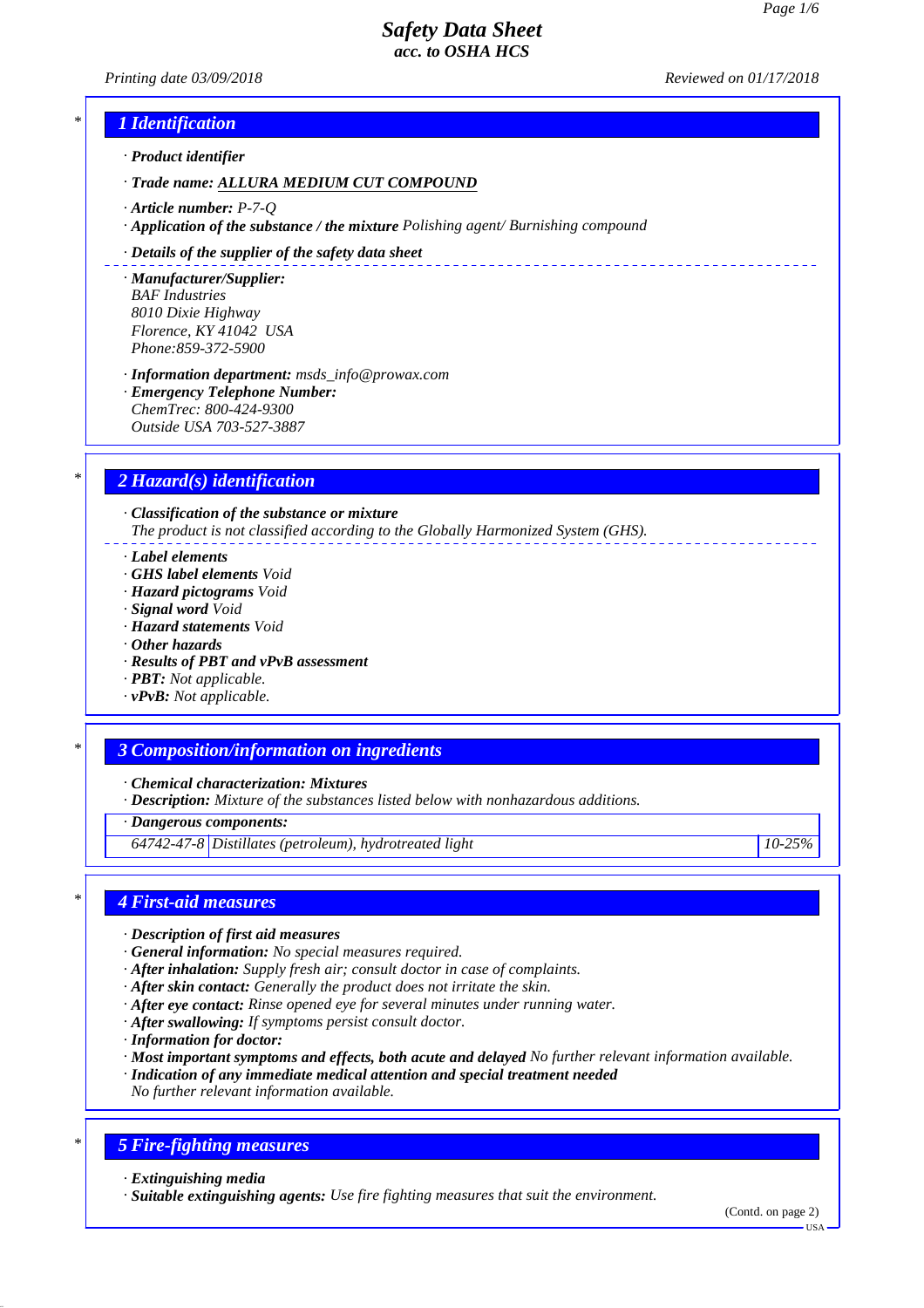*Printing date 03/09/2018 Reviewed on 01/17/2018*

#### *Trade name: ALLURA MEDIUM CUT COMPOUND*

- (Contd. of page 1) *· Special hazards arising from the substance or mixture No further relevant information available. · Advice for firefighters*
- *· Protective equipment: No special measures required.*

#### *\* 6 Accidental release measures*

*· Personal precautions, protective equipment and emergency procedures Not required.*

- *· Environmental precautions:*
- *Dilute with plenty of water.*
- *Do not allow to enter sewers/ surface or ground water.*
- *· Methods and material for containment and cleaning up:*
- *Absorb with liquid-binding material (sand, diatomite, acid binders, universal binders, sawdust).*
- *· Reference to other sections*
- *No dangerous substances are released.*
- *See Section 7 for information on safe handling.*
- *See Section 8 for information on personal protection equipment.*
- *See Section 13 for disposal information.*

### *\* 7 Handling and storage*

- *· Handling:*
- *· Precautions for safe handling No special measures required.*
- *· Information about protection against explosions and fires: No special measures required.*
- *· Conditions for safe storage, including any incompatibilities*
- *· Storage:*
- *· Requirements to be met by storerooms and receptacles: No special requirements.*
- *· Information about storage in one common storage facility: Not required.*
- *· Further information about storage conditions: None.*
- *· Specific end use(s) No further relevant information available.*

### *\* 8 Exposure controls/personal protection*

- *· Additional information about design of technical systems: No further data; see item 7.*
- *· Control parameters*
- *· Components with limit values that require monitoring at the workplace:*
- *The product does not contain any relevant quantities of materials with critical values that have to be monitored at the workplace.*
- *· Additional information: The lists that were valid during the creation were used as basis.*
- *· Exposure controls*
- *· Personal protective equipment:*
- *· General protective and hygienic measures:*
- *The usual precautionary measures for handling chemicals should be followed.*
- *· Breathing equipment: Use suitable respiratory protective device in case of insufficient ventilation.*
- *· Protection of hands:*
- *The glove material has to be impermeable and resistant to the product/ the substance/ the preparation.*

*Due to missing tests no recommendation to the glove material can be given for the product/ the preparation/ the chemical mixture.*

*Selection of the glove material on consideration of the penetration times, rates of diffusion and the degradation*

*· Material of gloves*

*The selection of the suitable gloves does not only depend on the material, but also on further marks of quality and varies from manufacturer to manufacturer. As the product is a preparation of several substances, the resistance of the glove material can not be calculated in advance and has therefore to be checked prior to the application.*

(Contd. on page 3)

USA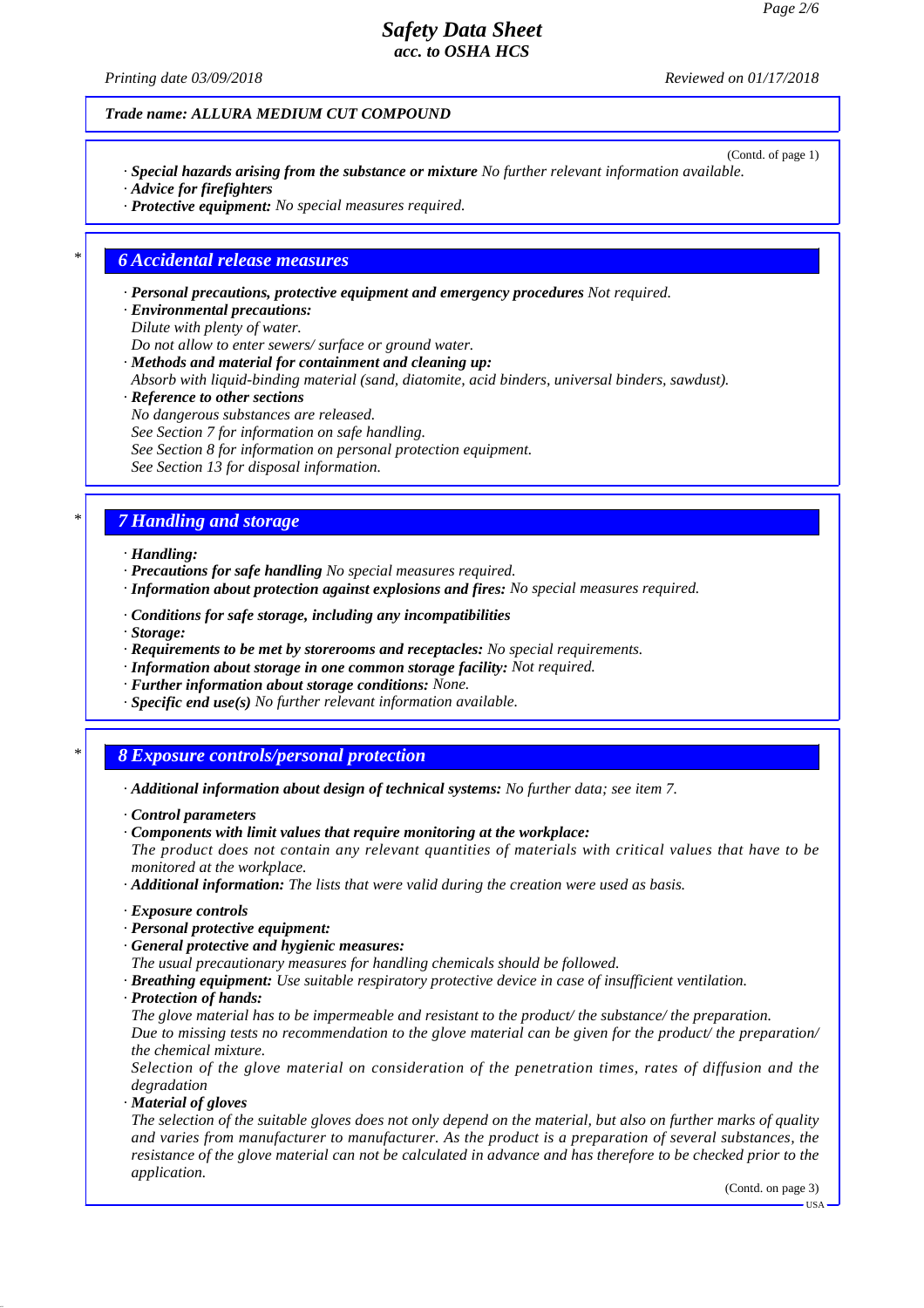(Contd. of page 2)

# *Safety Data Sheet acc. to OSHA HCS*

*Printing date 03/09/2018 Reviewed on 01/17/2018*

#### *Trade name: ALLURA MEDIUM CUT COMPOUND*

*· Penetration time of glove material*

*The exact break through time has to be found out by the manufacturer of the protective gloves and has to be observed.*

*· Eye protection: Goggles recommended during refilling.*

# *\* 9 Physical and chemical properties*

| · Information on basic physical and chemical properties            |                                               |
|--------------------------------------------------------------------|-----------------------------------------------|
| <b>General Information</b>                                         |                                               |
| $\cdot$ Appearance:                                                |                                               |
| Form:                                                              | Fluid                                         |
| Color:                                                             | According to product specification            |
| $\cdot$ Odor:<br>· Odor threshold:                                 | Characteristic<br>Not determined.             |
|                                                                    |                                               |
| $\cdot$ pH-value at 20 °C (68 °F):                                 | 9                                             |
| $\cdot$ Change in condition                                        |                                               |
| Melting point/Melting range:                                       | Undetermined.                                 |
| <b>Boiling point/Boiling range:</b>                                | 60 °C (140 °F)                                |
| · Flash point:                                                     | 100.6 °C(213.1 °F)                            |
| · Flammability (solid, gaseous):                                   | Not applicable.                               |
| · Ignition temperature:                                            | 210 °C (410 °F)                               |
| · Decomposition temperature:                                       | Not determined.                               |
| · Auto igniting:                                                   | Product is not selfigniting.                  |
| · Danger of explosion:                                             | Product does not present an explosion hazard. |
| <b>Explosion limits:</b>                                           |                                               |
| Lower:                                                             | $0.8$ Vol $\%$                                |
| <b>Upper:</b>                                                      | 6 Vol %                                       |
| $\cdot$ Vapor pressure at 20 $\textdegree$ C (68 $\textdegree$ F): | 23 hPa $(17.3 \text{ mm Hg})$                 |
| $\cdot$ Density at 20 $\cdot$ C (68 $\cdot$ F):                    | 1.0545 $g/cm^3$ (8.7998 lbs/gal)              |
| · Relative density                                                 | Not determined.                               |
| · Vapor density                                                    | Not determined.                               |
| $\cdot$ Evaporation rate                                           | Not determined.                               |
| · Solubility in / Miscibility with                                 |                                               |
| Water:                                                             | Fully miscible.                               |
| · Partition coefficient (n-octanol/water): Not determined.         |                                               |
| · Viscosity:                                                       |                                               |
| Dynamic at 20 $\textdegree$ C (68 $\textdegree$ F):                | 17,000 mPas                                   |
| Kinematic at 40 $\text{C}(104 \text{ }^{\circ}\text{F})$ :         | $>20.5$ mm <sup>2</sup> /s                    |
| · Solvent content:                                                 |                                               |
| Organic solvents:                                                  | 16.5%                                         |
| Water:                                                             | 59.4%                                         |
| <b>VOC</b> content:                                                | 0.01%                                         |
| Solids content:                                                    | 23.0%                                         |
| $\cdot$ Other information                                          | No further relevant information available.    |
|                                                                    |                                               |

# *\* 10 Stability and reactivity*

*· Reactivity No further relevant information available.*

(Contd. on page 4)

USA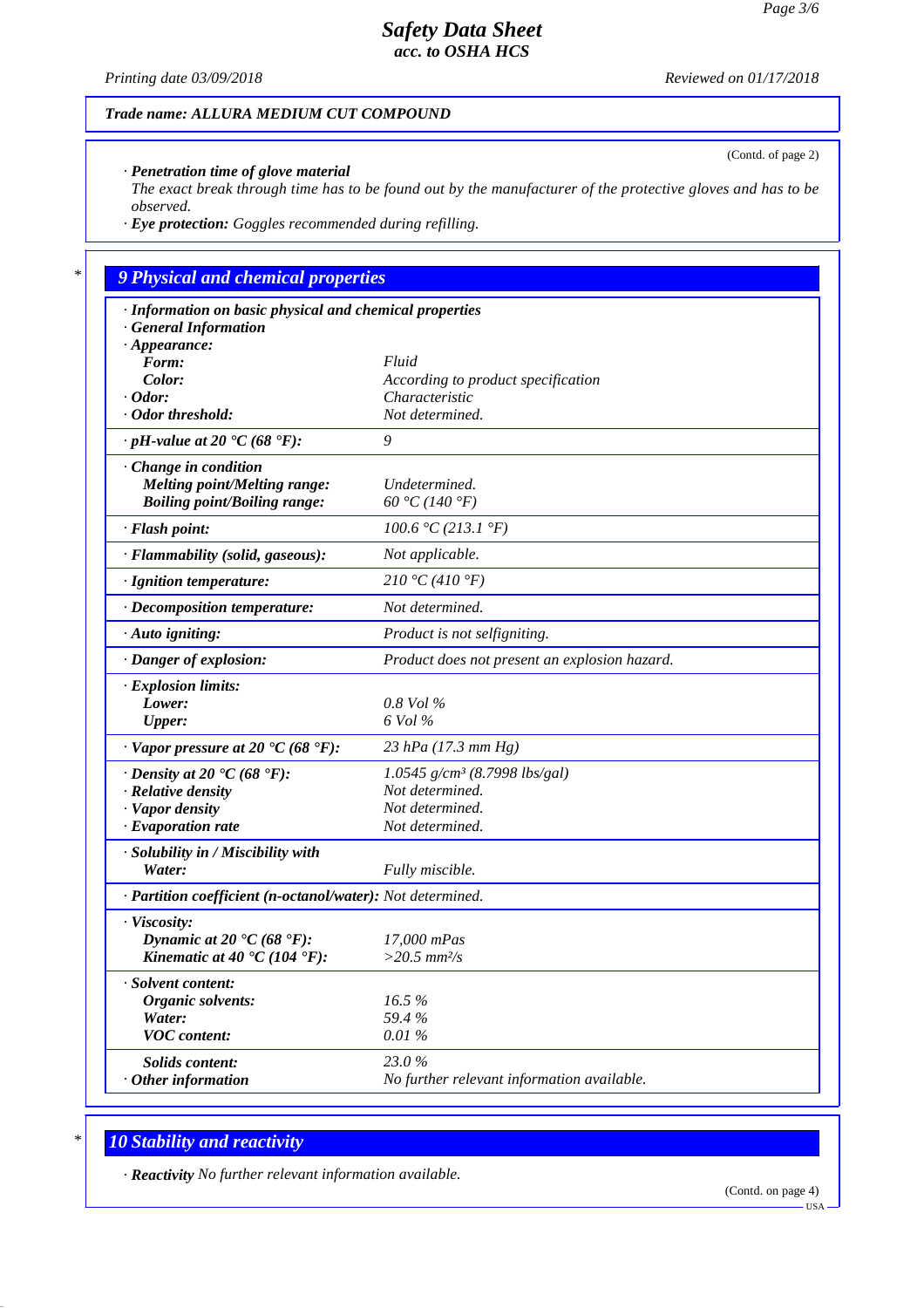*Printing date 03/09/2018 Reviewed on 01/17/2018*

(Contd. of page 3)

#### *Trade name: ALLURA MEDIUM CUT COMPOUND*

*· Chemical stability*

- *· Thermal decomposition / conditions to be avoided: No decomposition if used according to specifications.*
- *· Possibility of hazardous reactions No dangerous reactions known.*
- *· Conditions to avoid No further relevant information available.*
- *· Incompatible materials: No further relevant information available.*
- *· Hazardous decomposition products: No dangerous decomposition products known.*

### *\* 11 Toxicological information*

- *· Information on toxicological effects*
- *· Acute toxicity:*
- *· Primary irritant effect:*
- *· on the skin: No irritant effect.*
- *· on the eye: No irritating effect.*
- *· Sensitization: No sensitizing effects known.*
- *· Additional toxicological information:*
- *The product is not subject to classification according to internally approved calculation methods for preparations:*

*When used and handled according to specifications, the product does not have any harmful effects according to our experience and the information provided to us.*

*· Carcinogenic categories*

*· IARC (International Agency for Research on Cancer)*

*97-53-0 Eugenol 3* 

*91-64-5 Coumarin 3* 

#### *· NTP (National Toxicology Program)*

*None of the ingredients is listed.*

*· OSHA-Ca (Occupational Safety & Health Administration)*

*None of the ingredients is listed.*

### *\* 12 Ecological information*

- *· Aquatic toxicity: No further relevant information available.*
- *· Persistence and degradability No further relevant information available.*
- *· Behavior in environmental systems:*
- *· Bioaccumulative potential No further relevant information available.*
- *· Mobility in soil No further relevant information available.*
- *· Additional ecological information:*
- *· General notes:*

*Water hazard class 1 (Self-assessment): slightly hazardous for water*

*Do not allow undiluted product or large quantities of it to reach ground water, water course or sewage system.*

- *· Results of PBT and vPvB assessment*
- *· PBT: Not applicable.*
- *· vPvB: Not applicable.*
- *· Other adverse effects No further relevant information available.*

# *\* 13 Disposal considerations*

- *· Waste treatment methods*
- *· Recommendation: Smaller quantities can be disposed of with household waste.*

(Contd. on page 5)

USA

*<sup>·</sup> Toxicity*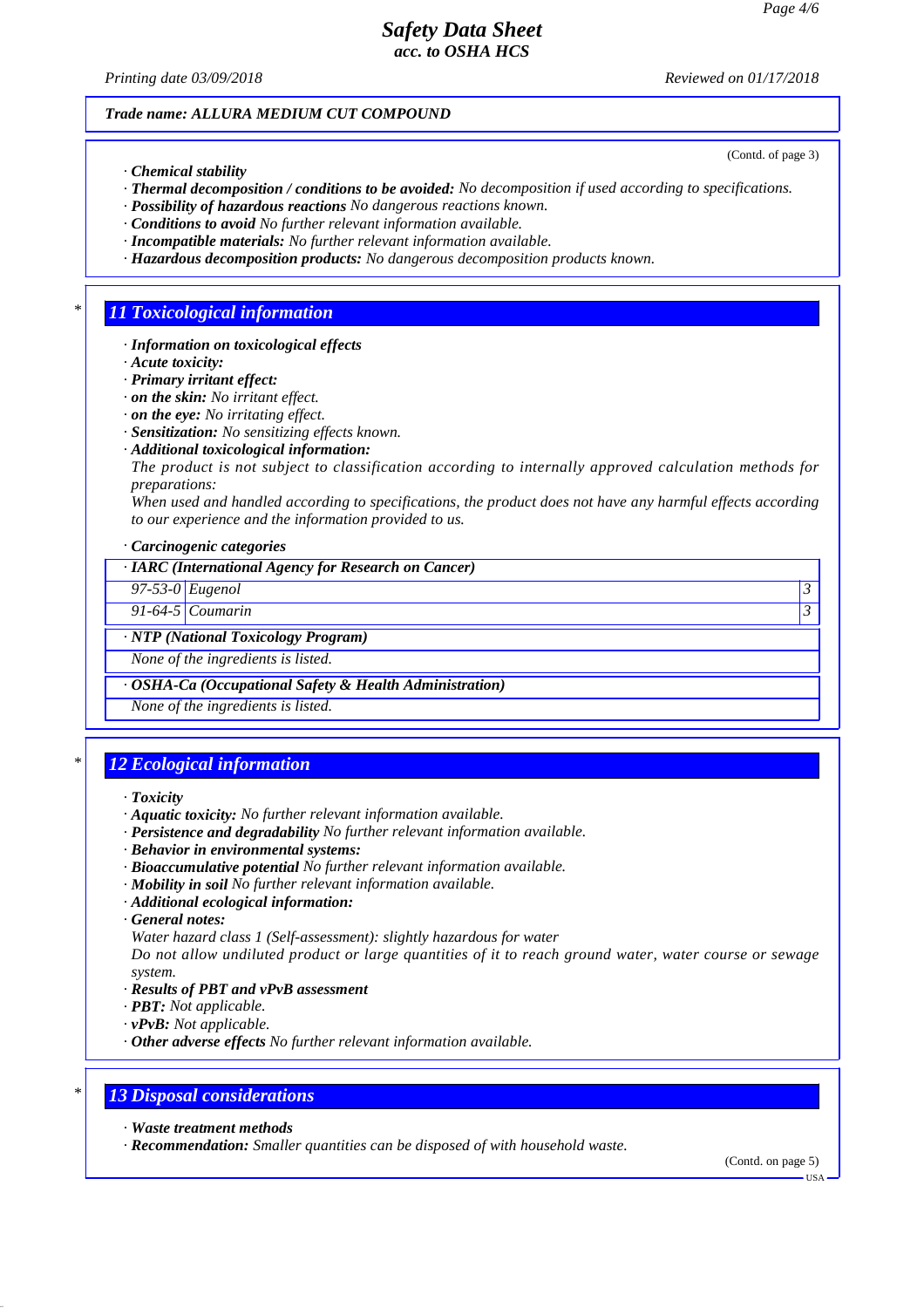*Printing date 03/09/2018 Reviewed on 01/17/2018*

(Contd. of page 4)

#### *Trade name: ALLURA MEDIUM CUT COMPOUND*

*· Uncleaned packagings:*

*· Recommendation: Disposal must be made according to official regulations.*

*· Recommended cleansing agent: Water, if necessary with cleansing agents.*

| $\cdot$ UN-Number                          |                 |
|--------------------------------------------|-----------------|
| · DOT, ADR, ADN, IMDG, IATA                | Void            |
| $\cdot$ UN proper shipping name            |                 |
| · DOT, ADR, ADN, IMDG, IATA                | Void            |
| $\cdot$ Transport hazard class(es)         |                 |
| · DOT, ADR, ADN, IMDG, IATA                |                 |
| · Class                                    | Void            |
| · Packing group                            |                 |
| · DOT, ADR, IMDG, IATA                     | Void            |
| · Environmental hazards:                   |                 |
| $\cdot$ Marine pollutant:                  | N <sub>O</sub>  |
| · Special precautions for user             | Not applicable. |
| Transport in bulk according to Annex II of |                 |
| <b>MARPOL73/78 and the IBC Code</b>        | Not applicable. |

# *\* 15 Regulatory information*

*· Safety, health and environmental regulations/legislation specific for the substance or mixture · Sara*

*· Section 355 (extremely hazardous substances):*

*None of the ingredients is listed.*

*· Section 313 (Specific toxic chemical listings):*

*1344-28-1 aluminium oxide*

*· TSCA (Toxic Substances Control Act) All ingredients are listed*

*· TSCA new (21st Century Act) (Substances not listed)*

*· Proposition 65*

*· Chemicals known to cause cancer:*

*None of the ingredients is listed.*

*· Chemicals known to cause reproductive toxicity for females:*

*None of the ingredients is listed.*

*· Chemicals known to cause reproductive toxicity for males:*

*None of the ingredients is listed.*

*· Chemicals known to cause developmental toxicity:*

*None of the ingredients is listed.*

*· Carcinogenic categories*

*· EPA (Environmental Protection Agency)*

*None of the ingredients is listed.*

*· TLV (Threshold Limit Value established by ACGIH)*

*1344-28-1 aluminium oxide A4*

(Contd. on page 6)

USA